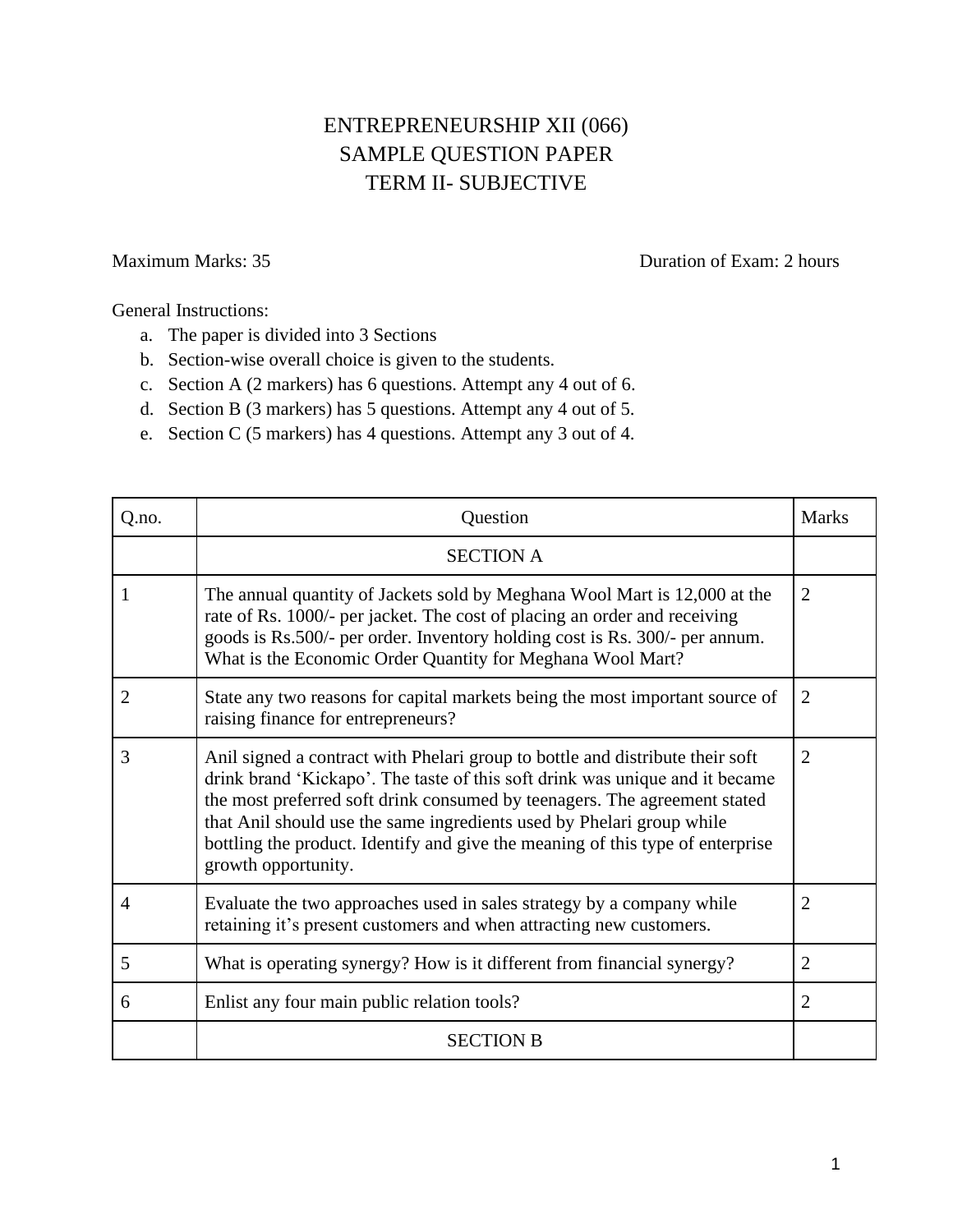| 7  | <b>CASH</b><br><b>STOCK</b><br>0F<br>DERTORS<br><b>GOODS</b><br><b>SALES</b>                                                                                                                                                                                                                                                                                                                                       | 3              |
|----|--------------------------------------------------------------------------------------------------------------------------------------------------------------------------------------------------------------------------------------------------------------------------------------------------------------------------------------------------------------------------------------------------------------------|----------------|
|    | (a) Identify the type of business whose operating cycle is represented<br>above?<br>(b) Analyze the working capital requirement for the type of business<br>identified in (a)                                                                                                                                                                                                                                      |                |
| 8  | Calculate the Return on Equity (ROE)for Malti International Limited<br>manufacturing pre mix for instant shakes and smoothies from the details<br>given below                                                                                                                                                                                                                                                      | $\overline{3}$ |
|    | Investment- Rs. 10,00,000/-<br>Borrowed Funds-Rs.6,00,000/-<br>Interest rate per annum is 10%.<br>Monthly sales revenue is Rs. $6,00,000/4$ and Cost of goods sold is<br>Rs.3,00,000/-.<br>Fixed expenses per month Rs. 2,00,000/- (salary Rs.1,50,000/-, rent<br>and utility Rs.50,000/-)<br>Depreciation Rs.10,000/-<br>Tax @ 20%.<br>If Malti international Limited wishes to know how their own money is being |                |
|    | used, which parameter for performance evaluation, ROE or ROI, should be<br>used?                                                                                                                                                                                                                                                                                                                                   |                |
| 9  | Explain the various approaches used in promotion strategy.                                                                                                                                                                                                                                                                                                                                                         | 3              |
| 10 | Elaborate on any three types of mergers?                                                                                                                                                                                                                                                                                                                                                                           | 3              |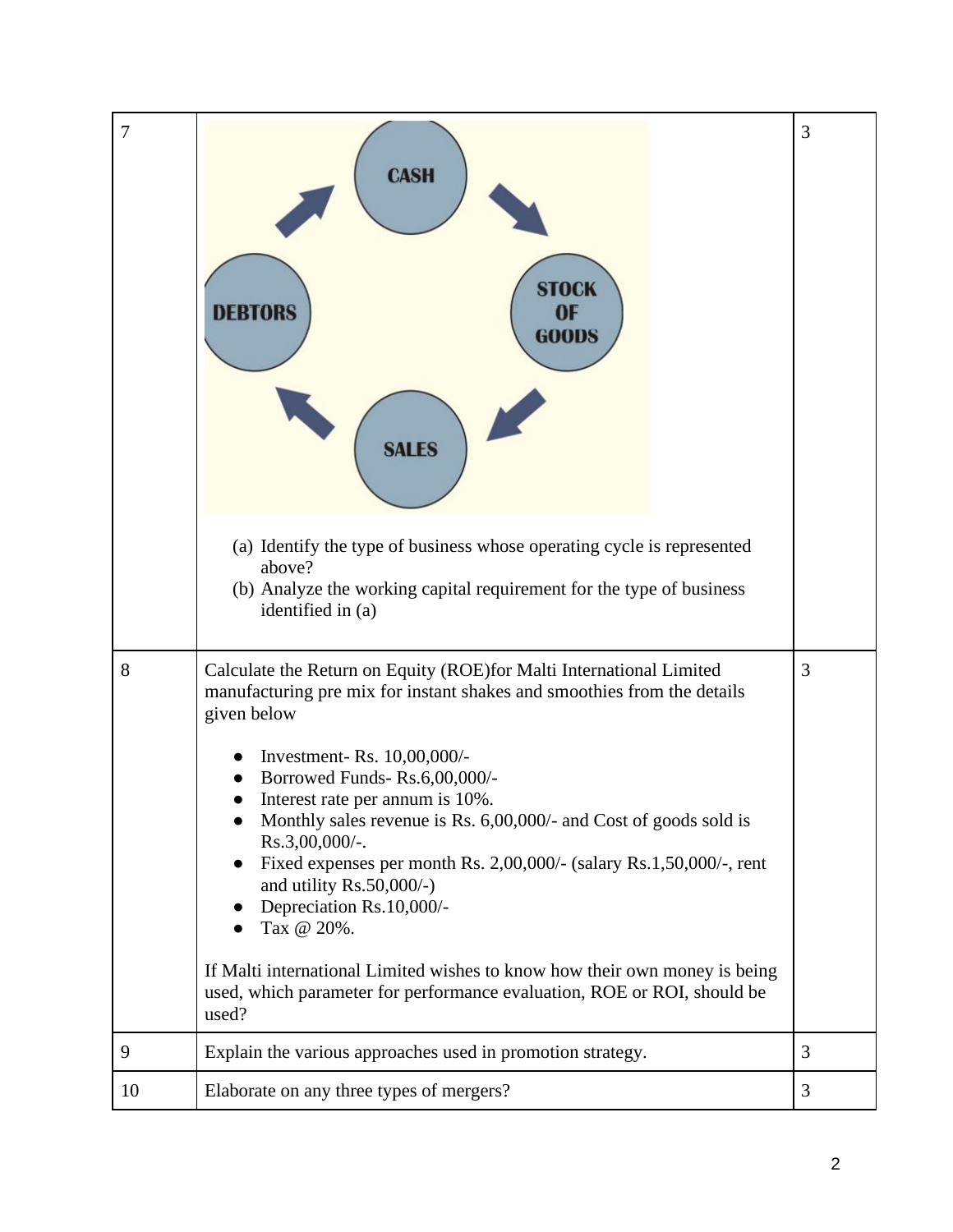| 11 | Identify and explain the type of pricing method used by the following<br>companies.<br>A. Toothcare, a new brand in the field of toothpastes decided to launch<br>their small packs at a cost of Rs. 5 only which will be sold in the rural<br>market to capture more market share.<br>B. Drinko Ltd., decided to sell their new energy drink initially only in<br>the urban market. The Marketing and Finance team decided together<br>that 200 ml tetra pack will be sold at Rs. 10 and 1000 ml will be sold<br>at Rs. 40.<br>C. Bukno, a startup firm in the field of Artificial Intelligence decided to<br>sell their voice enabled vacuum cleaner in the market for Rs.1,00,000<br>for a limited time period to cover the initial research and development<br>costs.                                                                                                                                                                                                        | 3 |
|----|----------------------------------------------------------------------------------------------------------------------------------------------------------------------------------------------------------------------------------------------------------------------------------------------------------------------------------------------------------------------------------------------------------------------------------------------------------------------------------------------------------------------------------------------------------------------------------------------------------------------------------------------------------------------------------------------------------------------------------------------------------------------------------------------------------------------------------------------------------------------------------------------------------------------------------------------------------------------------------|---|
|    | <b>SECTION C</b>                                                                                                                                                                                                                                                                                                                                                                                                                                                                                                                                                                                                                                                                                                                                                                                                                                                                                                                                                                 |   |
| 12 | Who are Angel Investors? State any four features of Angel Investors.                                                                                                                                                                                                                                                                                                                                                                                                                                                                                                                                                                                                                                                                                                                                                                                                                                                                                                             | 5 |
| 13 | 'Ganpati Steel Ltd.' is a large and creditworthy company manufacturing steel<br>for the Indian market. It now wants to cater to the Asian market and decides<br>to invest in new hi-tech machines. Since the investment is large, it requires<br>long-term finance. The company decided to raise funds through the capital<br>market.<br>40% of the funds will be raised directly from the public through the issue of<br>prospectus.<br>40% of the shares will be directly sold to a limited number of sophisticated<br>investors.<br>20% of the shares will be offered to the employees.<br>Identify the methods of flotation of new issues used by the company. Also<br>state one benefit of each method. The issue was very well accepted by the<br>investors.<br>Mr. Raman, an investor could not get shares allotted when the offer was<br>made to the public. He wishes to invest in the company. State the option<br>available to him now and how will it benefit Raman? | 5 |
| 14 | Read the following article from a Business Newspaper and answer:<br>"Fone India Ltd. is the second largest mobile network operator in India by<br>subscriber base, after Virel. Huber Evel Ltd (HEL) was another leading<br>mobile operator in India. In the year 2007, Fone India Ltd., acquired a 52 %<br>stake in HEL. Fone India's main motive in going in for the deal was its<br>strategy of expanding into emerging and high growth markets which will<br>lead to improved profitability in the business."                                                                                                                                                                                                                                                                                                                                                                                                                                                                | 5 |